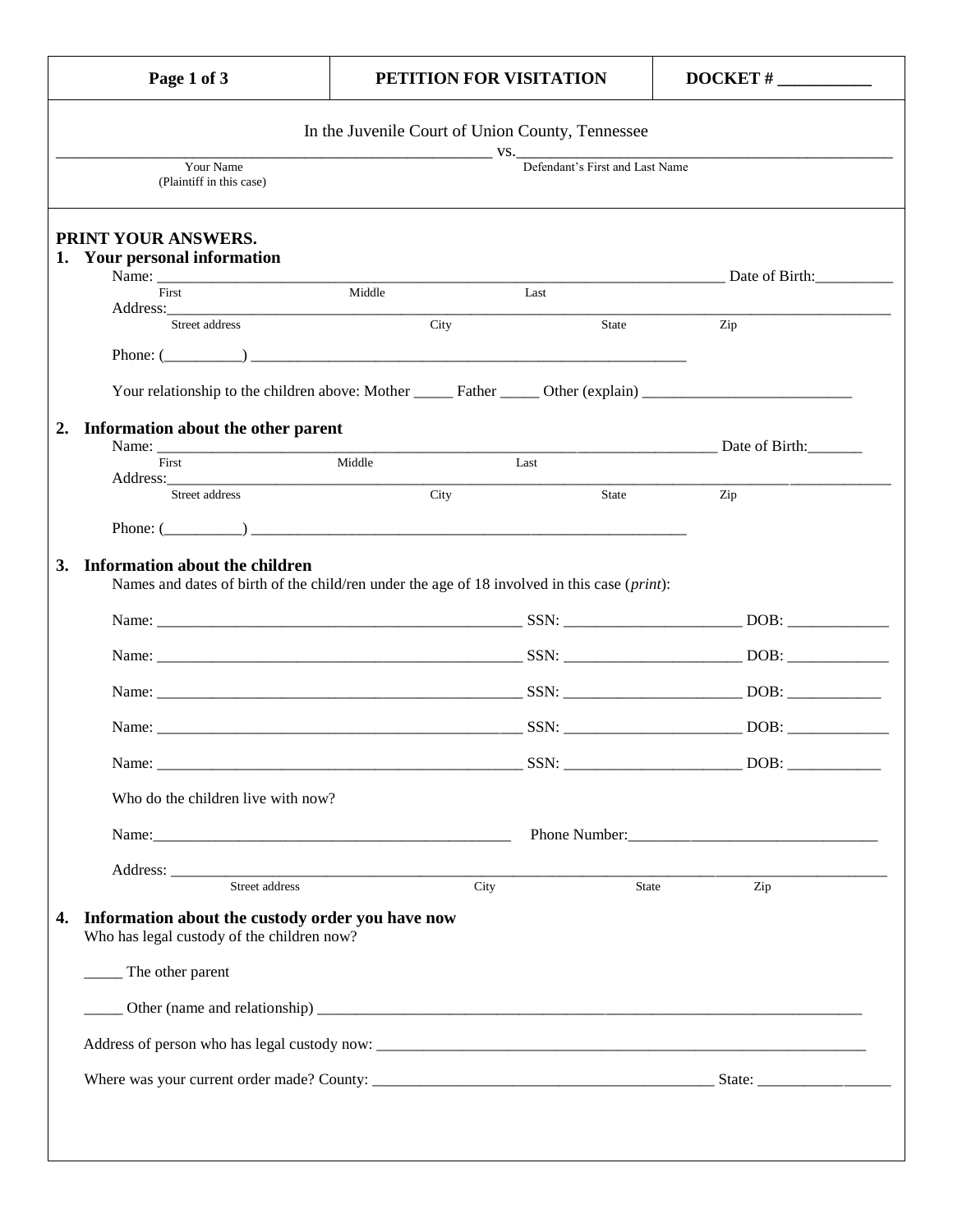## 5. Other cases involving these children:

List any other court cases, like child support or juvenile, about the child/ren below:

| When and where were the orders made? |        |       | What kind of orders did the court make? |
|--------------------------------------|--------|-------|-----------------------------------------|
| Date                                 | `ountv | State |                                         |
|                                      |        |       |                                         |
|                                      |        |       |                                         |
|                                      |        |       |                                         |

## 6. Best place to pick up and drop off the child/ren:

| Pick<br>up at: | $\sim$<br>off at:<br>1<br>້ |
|----------------|-----------------------------|
|                |                             |

7. Explain in detail any involvement by the legal custodian and YOURSELF with the Tennessee Department of Children's Services or with Law Enforcement.

## 8. Visitation Schedule Requested

Describe the visitation schedule you are asking for below and why you should be granted visitation: